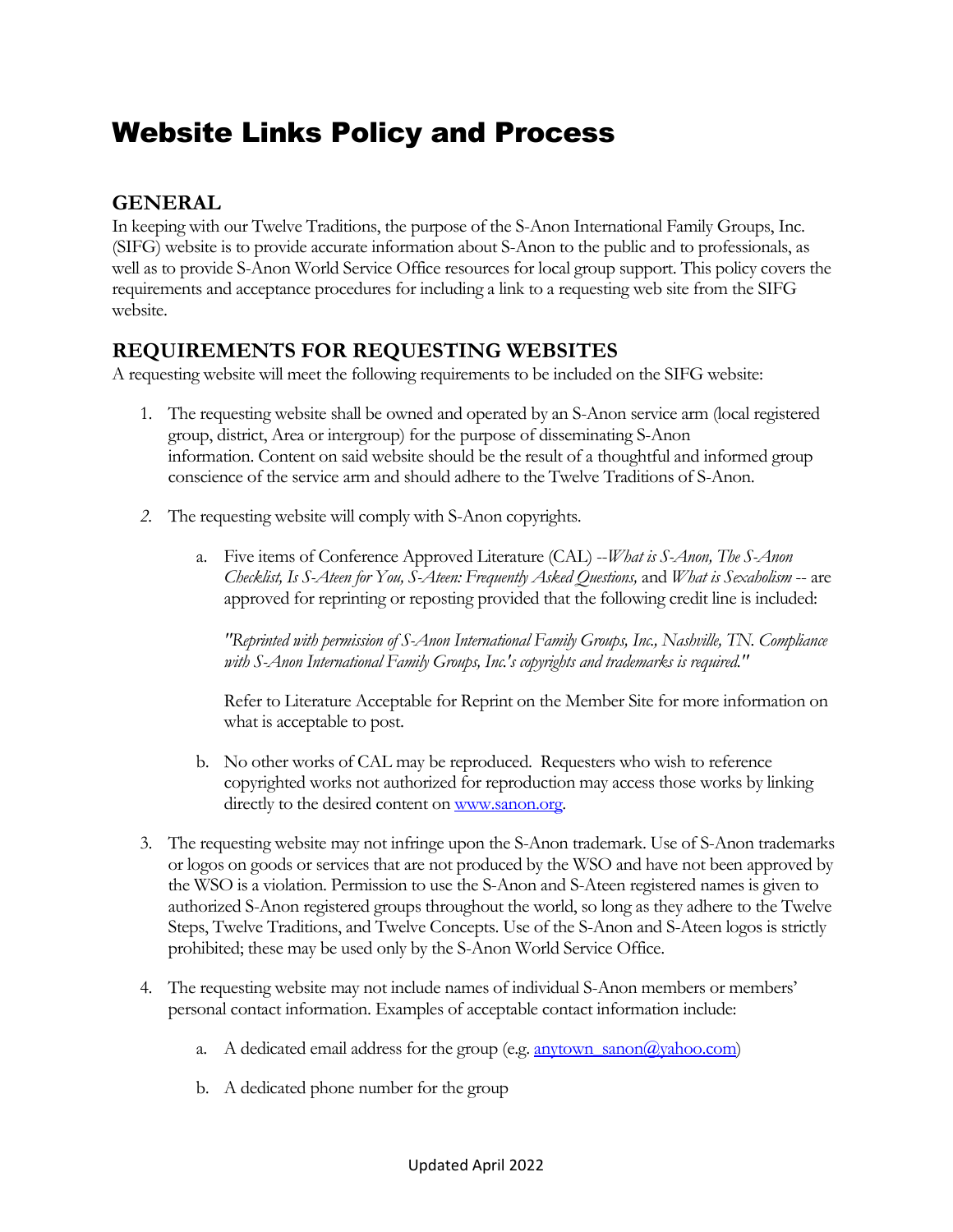- c. A dedicated phone number that serves as an information line/message line for one or more groups
- 5. The requesting website must comply with S-Anon's Third Tradition.
	- a. S-Anon Groups published on the website must be registered with the WSO and open to all S-Anon members.
	- b. Special Meetings published on the website must be listed with the WSO and open to all S-Anon members, regardless of whether or not an S-Anon member identifies with the Special Meetings focus.
	- c. Events listed on the website's event calendar must be open to all S-Anon members. Events not open to all S-Anon members (women only, men only, etc.) may not be posted on the website.
	- d. Open Meetings, that is meetings where attendance is open to other people in addition to S-Anon members (e.g., meetings for couples, professionals, or potlucks open to relatives and friends of S-Anon), and Special Meetings not open to all S-Anon members may not be published on website.

The requesting website may include the following language to indicate that meetings and events for only specific subsets of the S-Anon population are available:

On the Meetings Page: For information on meetings restricted to specific subsets of S-Anon membership and/or open to those who do not identify as S-Anon members (e.g., meetings for women only, couples, etc.) in the area, please contact the [insert local information line].

On the Events Page: Events may be held throughout the year which are restricted to only specific subsets of S-Anon membership and/or open to those who do not identify as S-Anon members (e.g., women, men, couples). For a complete list of events, please contact [insert local information line].

#### **APPROVAL PROCESS FOR WEB LINKS**

The Twelve Traditions of S-Anon, the SIFG website purpose, and this policy will serve as guidelines for discussions and decisions regarding a request for linkage. Although the content of a requesting web site is not under the purview of the WSO, all requesting websites will need to meet the requirements listed in this policy in order to have a link to their site included on the SIFG website.

The WSO reserves the right to refuse any request to include a link to a requesting website that it believes is not in the SIFG's best interest.

The WSO reserves the right to remove a link to an outside website at any time. Links will be reviewed periodically to ensure they are still current and that the site is adhering to the Twelve Traditions of S-Anon. Please note that having links on your website to any websites other than those for S-Anon and S-Anon WSO sponsored event websites do not adhere to our Traditions, as they create the appearance of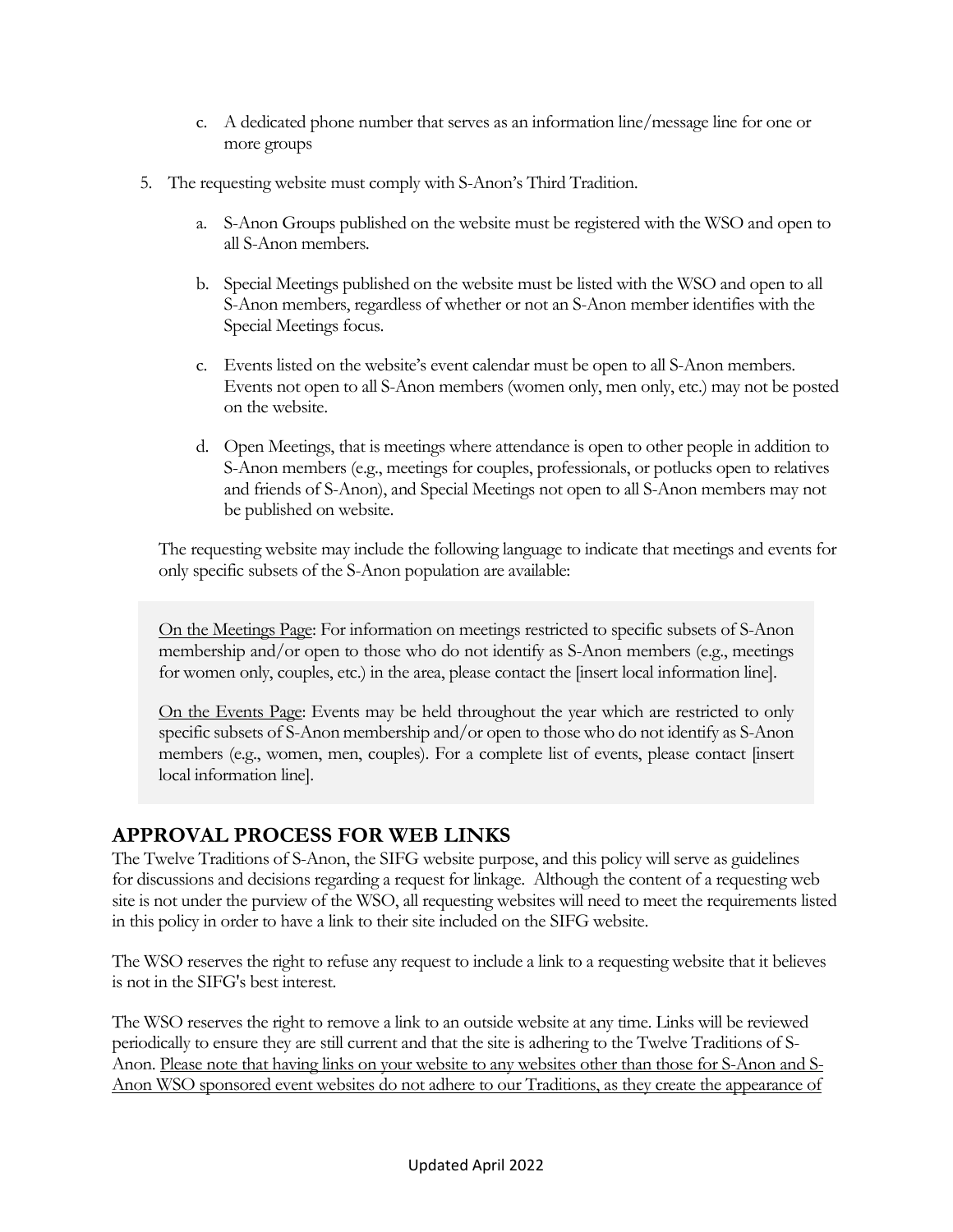affiliation and/or endorsement. If a site is found to be in violation, the WSO will remove the link and notify the entity that we have done so.

All approved links to a requesting website will display the following disclaimer when leaving the SIFG website:

**IMPORTANT: You are now leaving the official web site of the S-Anon International Family Groups. This link is made available to provide information about local S-Anon/S-Ateen activities. By providing this link we do not imply review, endorsement, or approval of the linked site. Thank you for visiting [www.sanon.org.](http://www.sanon.org/) We hope that you have found the information you were seeking. You will now be entering the site: [http://etc.](http://etc./)**

### **REQUEST PROCEDURE**

All requests to have a link to an external website from the SIFG website are required to be submitted in writing to the World Service Office (WSO) and shall include: the name of the entity making the request, current contact information, and the requested web address to which to link.

Once received at the S-Anon World Service Office at [\(sanon@sanon.org\)](mailto:sanon@sanon.org), the Executive Director will forward requests to the Executive Committee for review.

The website will be reviewed for compliance by the Executive Committee, the Literature Committee, and other Board Committees as necessary.

If the website link is approved, the Executive Director will complete a Website Link Authorization Form and send it to the requester. The WSO will retain a file copy.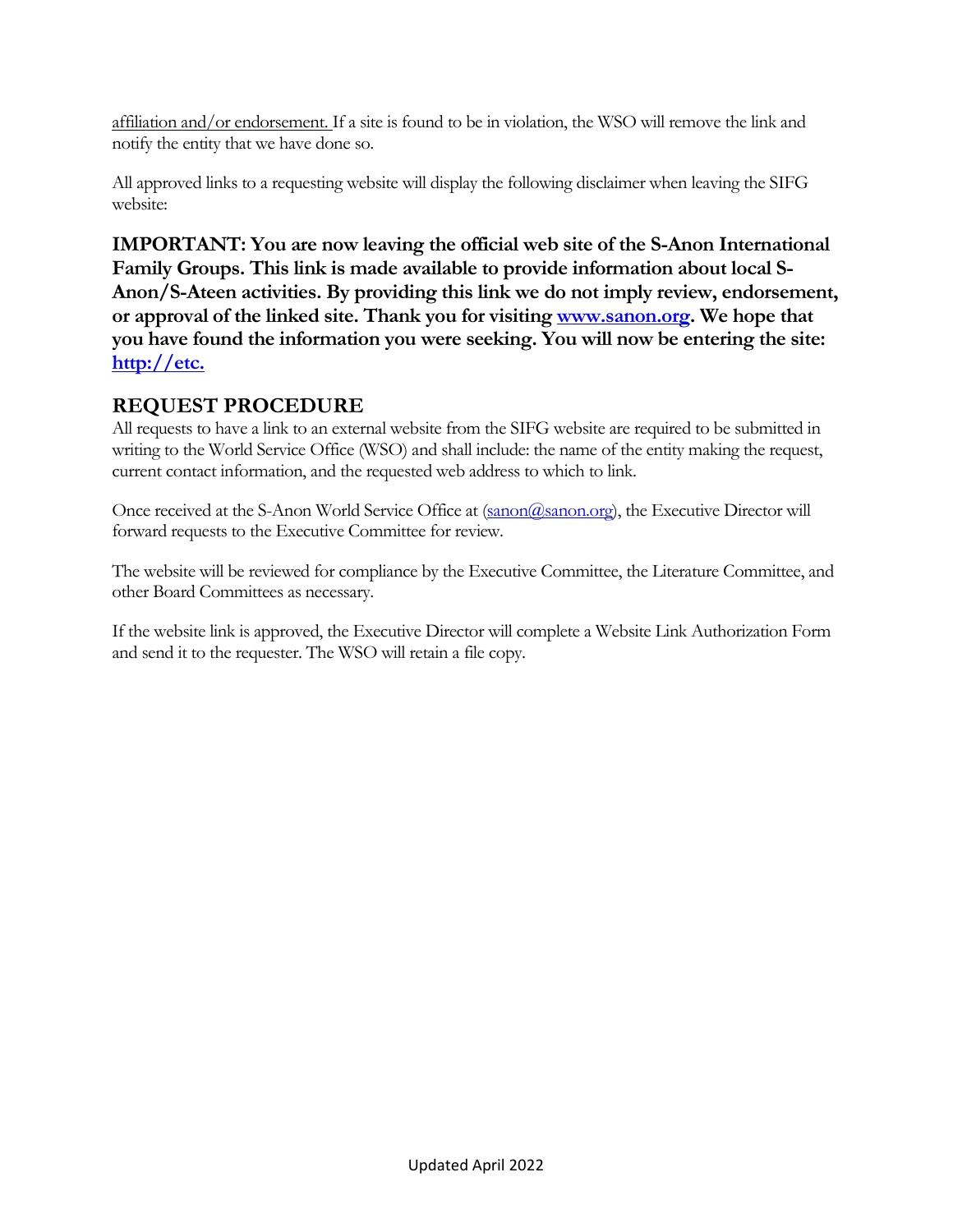## **Request to Post Link on www.sanon.org**

**DIRECTIONS:** Complete the form and return it to **sanon@sanon.org**.

Date has a series of the series of the series of the series of the series of the series of the series of the series of the series of the series of the series of the series of the series of the series of the series of the s

City/State Associated with Request (Note: If requester is an Intergroup, please list all the meeting cities/states associated with the request)

| Contact Phone      |  |
|--------------------|--|
| Contact Email      |  |
|                    |  |
| Reason for Request |  |
|                    |  |